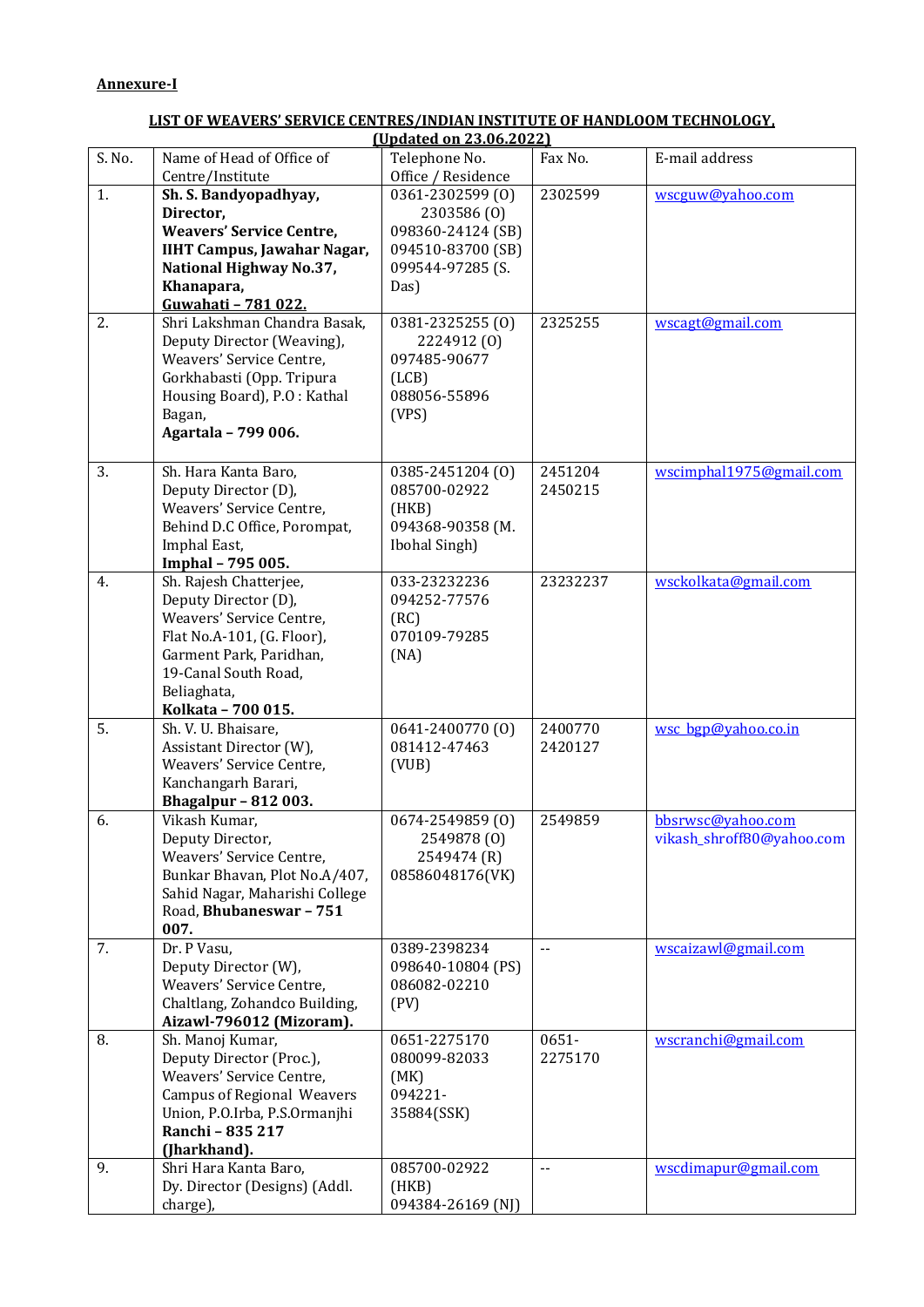| S. No. | Name of Head of Office of                                 | Telephone No.                    | Fax No.              | E-mail address                            |
|--------|-----------------------------------------------------------|----------------------------------|----------------------|-------------------------------------------|
|        | Centre/Institute                                          | Office / Residence               |                      |                                           |
|        | Weavers' Service Centre,                                  |                                  |                      |                                           |
|        | Toluvi Village, Land No.3,                                |                                  |                      |                                           |
|        | Dimapur- 797112 (Nagaland)                                |                                  |                      |                                           |
| 10.    | Sh. C. Muthusamy,<br>Director (South Zone),               | 044-24918655 (0)<br>24917964 (0) | 24465015<br>24916707 | wscchennai@yahoo.co.in                    |
|        | <b>Weavers' Service Centre,</b>                           | 24461951 (0)                     | 24917496             |                                           |
|        | C-1-B, Rajaji Bhawan,                                     | 095993-47366                     |                      |                                           |
|        | <b>Besant Nagar,</b>                                      | (CM)                             |                      |                                           |
|        | Chennai - 600 090.                                        | 091403-85217                     |                      |                                           |
|        |                                                           | (HL)                             |                      |                                           |
| 11.    | Smt. R. Sasikala,                                         | 044-27222730 (0)                 | 29810653             | wsckancheepurram@gmail.c                  |
|        | Assistant Director (D)                                    | 063805-61804                     |                      | om                                        |
|        | Weavers' Service Centre,                                  | (RS)                             |                      |                                           |
|        | 24, Nagareeswarar Koil Street,                            |                                  |                      |                                           |
|        | Kancheepuram - 631 502.                                   |                                  |                      |                                           |
| 12.    | Sh. Jawaharlal Kunsoth,                                   | 080-23121662 (0)                 | 23120058             | wscbangalore@yahoo.in                     |
|        | Dy. Director (D),                                         | 094827-81590                     | 23131184             | kunsothjawahar@gmail.com                  |
|        | Weavers' Service Centre,                                  | (JLK)                            |                      |                                           |
|        | No.2 & 4, IInd Main Road,                                 |                                  |                      |                                           |
|        | Okalipuram, Beside R.R.R.                                 |                                  |                      |                                           |
|        | Kalyana Mandapa,                                          |                                  |                      |                                           |
|        | <b>Bangalore - 560 021.</b><br>Sh. S.T. Subramanian,      |                                  | 2761085              |                                           |
| 13.    | Deputy Director (W),                                      | 0497-2761937 (0)<br>094515-26720 |                      | wsckannur@gmail.com<br>stsapkt@gmail.com  |
|        | Weavers' Service Centre,                                  | (STS)                            |                      |                                           |
|        | Madena Complex, 1st & 2nd                                 | 094446-01964                     |                      |                                           |
|        | Floor, South Bazar,                                       | (MR)                             |                      |                                           |
|        | Kannur - 670 002.                                         |                                  |                      |                                           |
| 14.    | Shri T.S.N Reddi,                                         | 0866-2492213 (0)                 | 2492213              | wscyjjavawada@gmail.com                   |
|        | Assistant Director (W)                                    | 2490916 (0)                      | 2491153              |                                           |
|        | Weavers' Service Centre,                                  | 08309080860(TSN                  |                      |                                           |
|        | Arul Nagar (Adjacent to                                   | Reddi)                           |                      |                                           |
|        | Machavaram Police Station),                               |                                  |                      |                                           |
|        | Vijayawada - 520 008.                                     |                                  |                      |                                           |
| 15.    | Sh. S. Arun Kumar Pandu,                                  | 040-24603637(0)                  | 24656048             | wschyderabad@yahoo.co.in                  |
|        | Deputy Director (W),                                      | 094587-45777                     | 24730668<br>24614918 |                                           |
|        | Weavers' Service Centre,<br>Third Floor, Chenatha Bhawan, | (AKP)<br>099676-87434            |                      |                                           |
|        | Nampalli,                                                 | (RSG)                            |                      |                                           |
|        | Hyderabad - 500 001.                                      |                                  |                      |                                           |
| 16.    | Sh. D. Karthikeyan,                                       | 0427-2295323 (0)                 | 2295623              | wscsalem@gmail.com                        |
|        | Deputy Director (Weaving),                                | 094435-                          |                      | wscslm handlooms@nic.in                   |
|        | Weavers' Service Centre,                                  | 17756(DK)                        |                      |                                           |
|        | Manor House, Foulkes                                      | 090801-34537                     |                      |                                           |
|        | Compound, Thillai Nagar'                                  | (SK)                             |                      |                                           |
|        | Salem - 636 001.                                          |                                  |                      |                                           |
| 17.    | Sh. Vishesh Nautiyal,                                     | 011-27303793 (0)                 | 27307560             | wscdelhi@gmail.com                        |
|        | Director (North Zone),                                    | 27302999 (0)                     | 27301002             |                                           |
|        | <b>Weavers' Service Centre,</b>                           | 097033-54436                     | 27304012             |                                           |
|        | <b>Weavers Colony, Bharat</b>                             | (VN)                             |                      |                                           |
|        | Nagar,                                                    | 097726-06825                     |                      |                                           |
|        | Delhi - 110 052.                                          | (RY)                             |                      |                                           |
| 18.    | Sh. Sandeep P. Thubrikar,<br>Deputy Director (W),         | 0542-2203834 (0)<br>2207685 (0)  | 2203834              | wscyns@yahoo.com<br>wscvaranasi@gmail.com |
|        | Weavers' Service Centre,                                  | 094362-35587                     |                      |                                           |
|        | Chowkaghat,                                               | (SPT)                            |                      |                                           |
|        | Varanasi - 221 002.                                       | 085860-48176                     |                      |                                           |
|        |                                                           | (VK)                             |                      |                                           |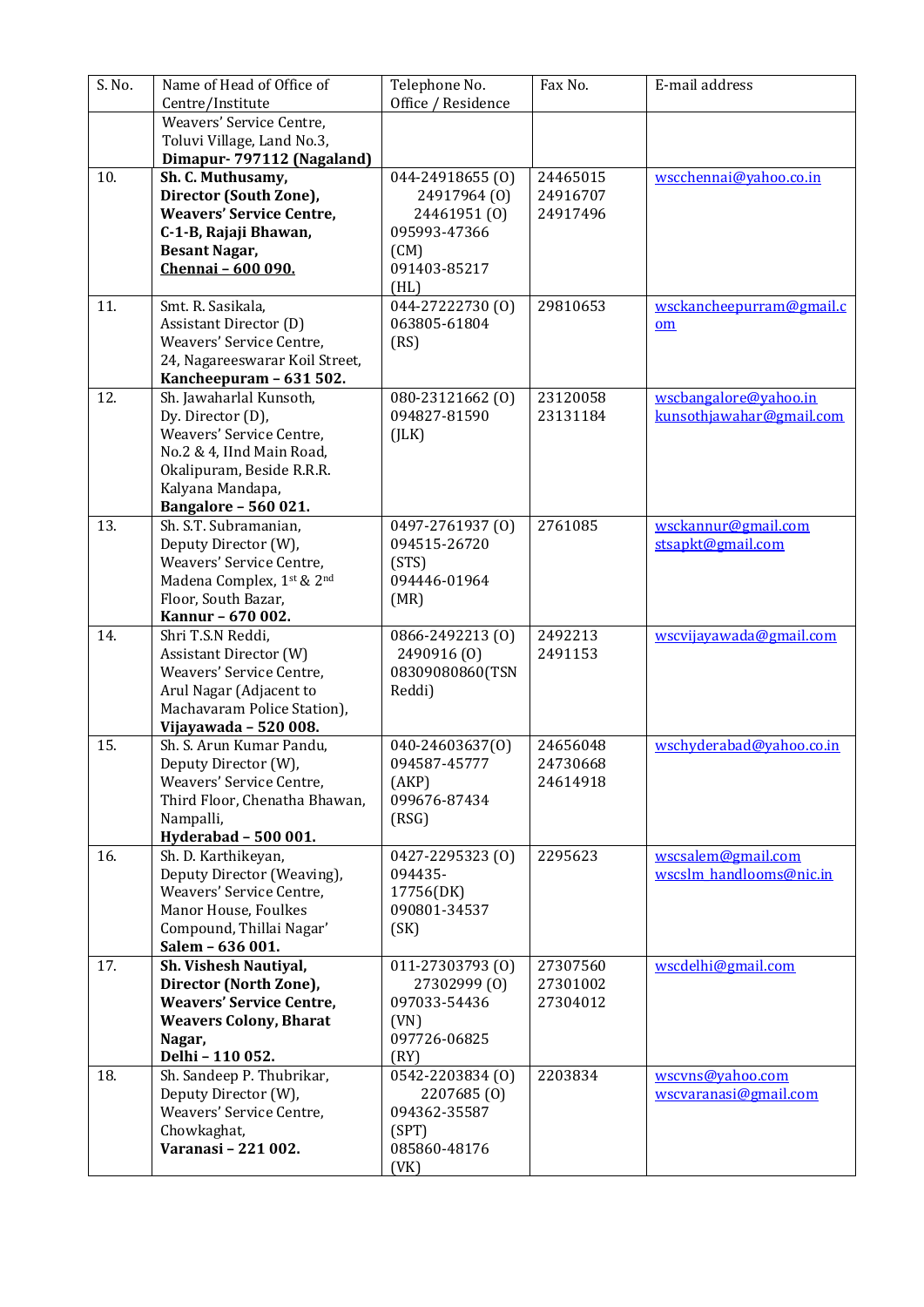| S. No. | Name of Head of Office of<br>Centre/Institute             | Telephone No.<br>Office / Residence | Fax No.                    | E-mail address         |
|--------|-----------------------------------------------------------|-------------------------------------|----------------------------|------------------------|
| 19.    | Sh. Tahir Ahmad Hakim,                                    | 0194-2411043                        | 2451468                    | wscsrinagar@gmail.com  |
|        | Assistant Director (P),                                   | 099067-28716                        | 2411043                    |                        |
|        | Weavers' Service Centre,                                  | (TAH)                               | 2423708                    |                        |
|        | Handicrafts Bhawan, Bemina,                               |                                     |                            |                        |
|        | Near Srinagar Development                                 |                                     |                            |                        |
|        | Authority,                                                |                                     |                            |                        |
|        | Srinagar (J&K) - 190 017.                                 |                                     |                            |                        |
| 20.    | Sh. Vinay Kumar,                                          | 01372-262237 (0)                    | 262237                     | chamoliwsc12@gmail.com |
|        | Assistant Director (Tech.),                               | 262115(0)                           | 262075                     |                        |
|        | Weavers' Service Centre,                                  | 098111-85219                        |                            |                        |
|        | Upper Chamoli, Garhwal,<br>Chamoli - 246 424.             | (VK)                                |                            |                        |
| 21.    | Sh. Lalta Prasad,                                         | 0121-2772589 (0)                    | 2602511                    | meerutwsc@gmail.com    |
|        | Deputy Director (W),                                      | 082959-56668                        | 4006719                    |                        |
|        | Weavers' Service Centre,                                  | (LP)                                |                            |                        |
|        | Scheme No.1, Mangal Pandey                                |                                     |                            |                        |
|        | Nagar, University Road,                                   |                                     |                            |                        |
|        | Meerut - 250 004.                                         |                                     |                            |                        |
| 22.    | Sh. S.K. Gupta,                                           | 01802655715(0)                      | 2655715                    | wscpanipat75@gmail.com |
|        | Dy. Director (P),                                         | 09424808562                         |                            |                        |
|        | Weavers' Service Centre,                                  | (SKG)                               |                            |                        |
|        | Plot No.17-22, Old Court Road,<br>Industrial Area,        |                                     |                            |                        |
|        | Panipat - 132 103.                                        |                                     |                            |                        |
| 23.    | Sh. Tapan Sharma,                                         | 0141-2224165 (0)                    | 2224760                    | wscjpr@yahoo.com       |
|        | Dy. Director (P),                                         | 09451696761 (TS)                    |                            | wscjaipur@gmail.com    |
|        | Weavers' Service Centre,                                  | 094399-19727                        |                            |                        |
|        | Kamadhenu Commercial                                      | (AC)                                |                            |                        |
|        | Complex, Civil Line, Ajmer                                |                                     |                            |                        |
|        | Road,                                                     |                                     |                            |                        |
|        | Jaipur - 302 006.                                         |                                     |                            |                        |
| 24     | Shri Anil Kumar Sahu,                                     | 01902-293223                        | $\overline{\phantom{a}}$ . | kulluwsc@gmail.com     |
|        | Deputy Director (Processing),<br>Weavers' Service Centre, | 077260-77223                        |                            |                        |
|        | Govt. ITI Shamshi Campus,                                 | (AKS)                               |                            |                        |
|        | Shamshi,                                                  |                                     |                            |                        |
|        | Kullu (H.P)-175126.                                       |                                     |                            |                        |
| 25     | Sh. C. Muthusamy,                                         | 022-23610923 (0)                    | 23625626                   | dirwzwscmum@yahoo.in   |
|        | Director (West Zone)-Addl.                                | 23691238 (0)                        | 23610013                   |                        |
|        | charge,                                                   | 23611212 (0)                        |                            |                        |
|        | <b>Weavers' Service Centre,</b>                           | 089873-49938                        |                            |                        |
|        | 15-A, Mama Parmanand                                      | (SK)                                |                            |                        |
|        | Marg,<br>Opera House,                                     |                                     |                            |                        |
|        | Mumbai - 400 004.                                         |                                     |                            |                        |
| 26     | Sh. Pawan Kumar Gupta,                                    | 079-27557081 (0)                    | 27557081                   | wsctex@gmail.com       |
|        | Assistant Director (P),                                   | 27561005                            | 25620007                   |                        |
|        | Weavers' Service Centre,                                  | 093275-93578                        |                            |                        |
|        | 3rd Floor, NTC Building,                                  | (PKG)                               |                            |                        |
|        | Jahangir Mill Compound,                                   |                                     |                            |                        |
|        | Opp. Govt. Litho Press BRTS Bus                           |                                     |                            |                        |
|        | Stop, Dudheshwar Road,                                    |                                     |                            |                        |
|        | Shahibaug,                                                |                                     |                            |                        |
| 27     | Ahmedabad - 380 004.<br>Sh. Anshuman Gupta,               | 0731-2421501 (0)                    | 2420545                    | wscind@gmail.com       |
|        | Deputy Director (Proc.),                                  | 09935274095(AG)                     | 2490067 ®                  |                        |
|        | Weavers' Service Centre,                                  | 08008430208(GK)                     |                            |                        |
|        | F-4, Industrial Estate, Polo                              |                                     |                            |                        |
|        | Ground,                                                   |                                     |                            |                        |
|        | Indore - 452 015.                                         |                                     |                            |                        |